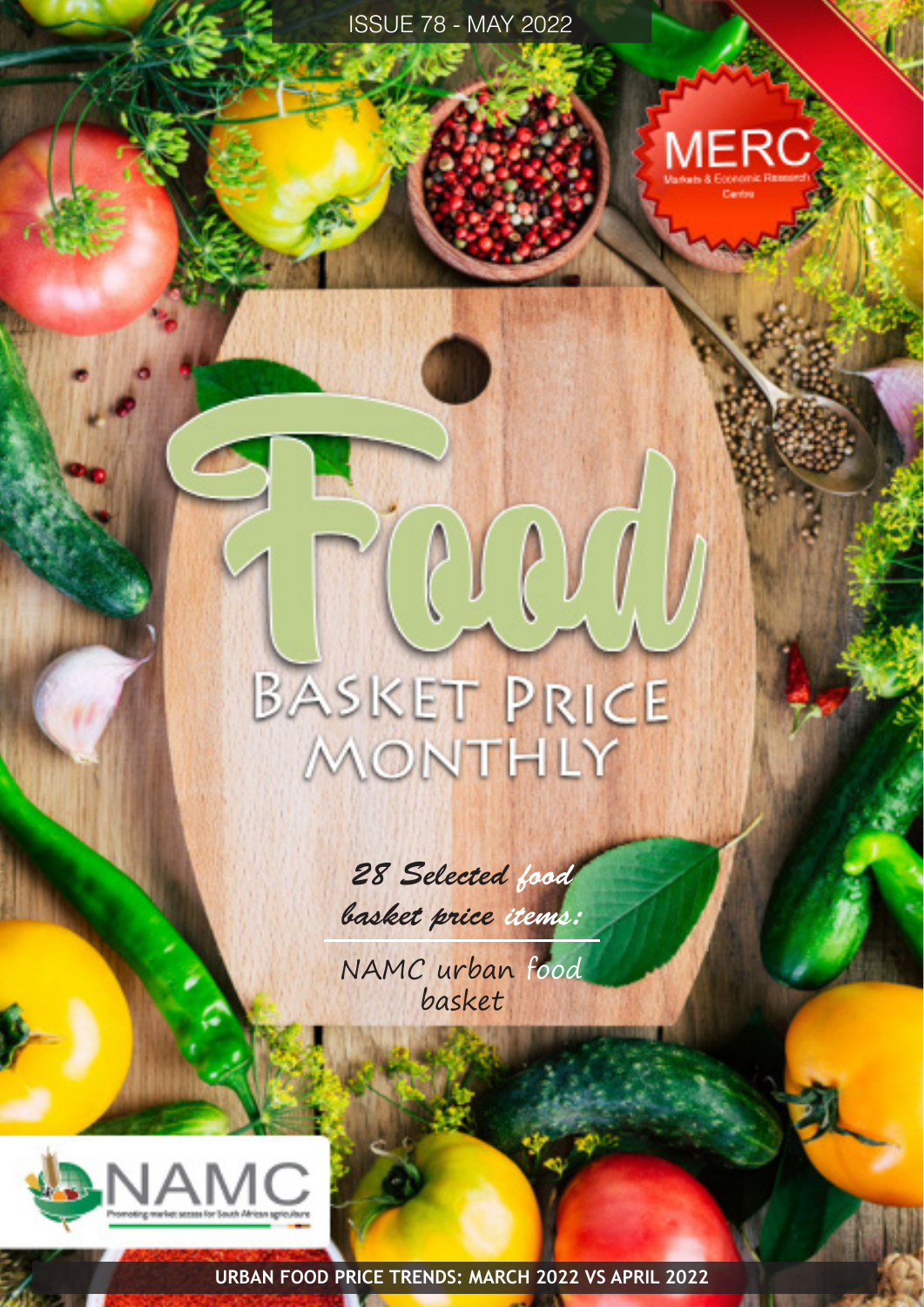

### Important note

The COVID-19 pandemic has had a significant influence on the South African economy, as well as Statistics South Africa's (Stats SA) ability to quantify it. As a result, the April 2022 CPI figures were compiled and released on Wednesday, May 18<sup>th</sup>, 2022 (see link below from the Stats SA website):

https://www.statssa.gov.za/publications/P0141/P0141April2022.pdf

The official April 2022 data will now be included in this report, as the official release of the May 2022 CPI data is set on June  $22<sup>nd</sup>$ , 2022. Because Stats SA is still not monitoring rural statistics, pricing comparisons between rural and urban areas are currently impossible.

- **During April 2022, the nominal cost of the NAMC's 28-item urban food basket amounted to R1 046.68 compared to the R1 058.01 reported in March 2022. This represented a monthly decrease of 1.1% and a year-on-year increase of 7.8%.** 
	- o Within the NAMC's 28-item urban food basket, food categories with the highest food inflation contributors during April 2022 (y-o-y) were fats & oils with an increase of 18.5% followed by animal protein (11.8%), coffee & tea (10.4%) and bean products (9.4%). For the same period, vegetables and fruit prices deflated by 3.6% and 1.3%, respectively.
- **On May 4th, 2022, fuel prices slightly declined except for diesel. On a monthly basis, both 95 and 93 unleaded petrol (ULP) decelerated by 0.5% per liter, to reach R21.84/ℓ and R21.51/ℓ, respectively, while diesel 500ppm prices had increased by 4.7%/ℓ to reach R21.99/ℓ, from R21.01/ℓ recorded in April 2022.**
- **On year-on-year basis, fuel prices remain noticeable high especially for diesel. Price for 95 and 93 ULP petrol had increased by 26.5% and 26.8% per liter, respectively. The price for 500pm diesel was recorded at 52.1% higher year-on-year.**
- **June 2022 expectations:** In South Africa fuel prices play a crucial role in food prices because much of it is transport via road. But the ongoing food market volatility remains a key driving factor for food prices. Crude oil prices appear to have stabilized at elevated levels following China's lockdown which began a few weeks ago, but there is anticipation that Shanghai and some towns may open up their economy after Covid-19 lockdown. In US, on the 16<sup>th</sup> of May future crude oil prices were at an all-time high. Despite concerns about supplies from the region's eastern sections, the European Union is still considering a Russian oil embargo. This has the potential to disrupt the oil market as affected countries will seek alternative supplies. But the situation is currently fluid and will settle over time.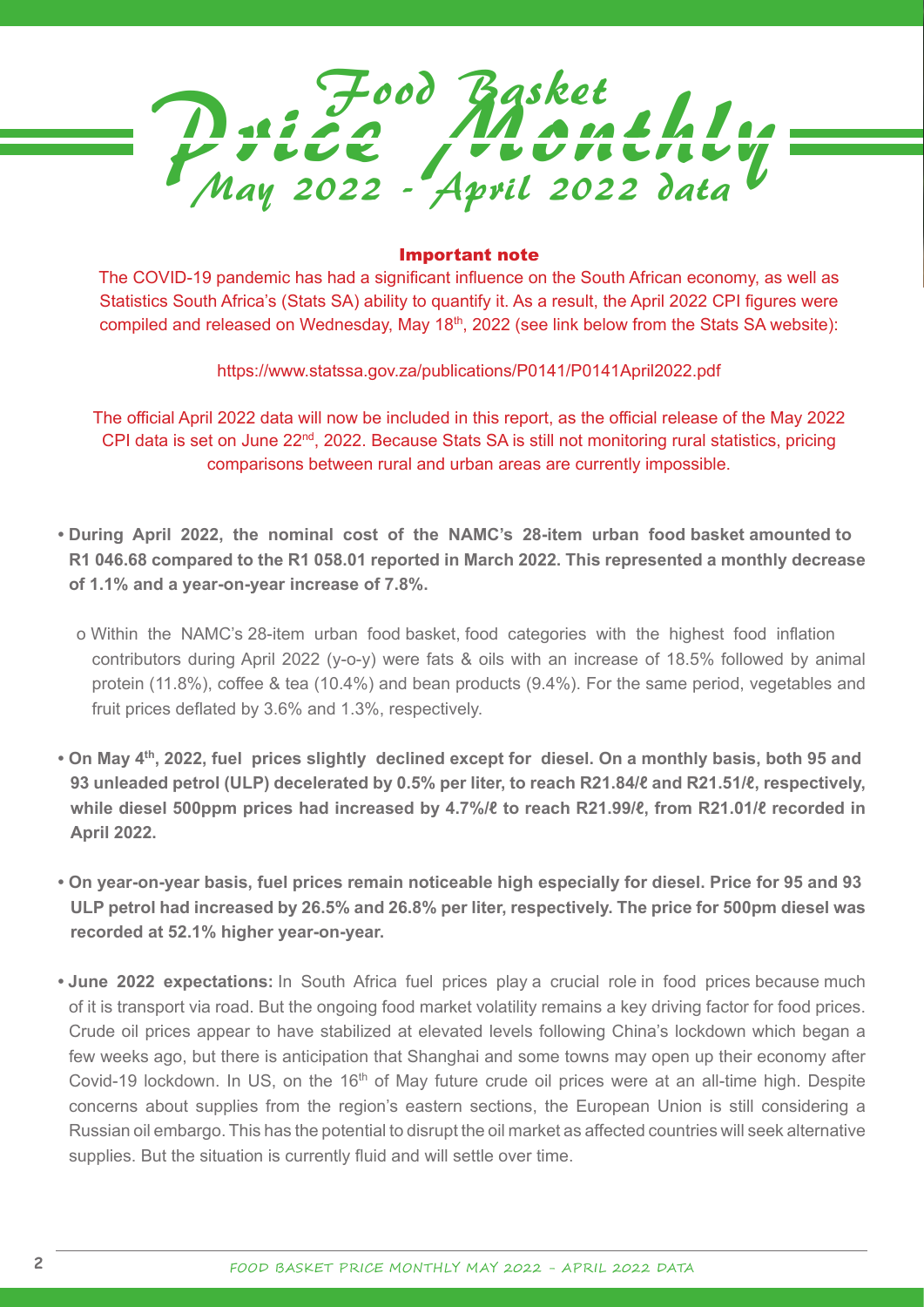

## Overall inflation and food inflation

From April 2016 to April 2022, **Figure 1** presents the trends in the headline CPI, as well as food and nonalcoholic beverage inflation rates. Statistics South Africa (Stats SA) released the official April 2022 Consumer Price Index (CPI) on May 18th, 2022, indicating that the annual headline CPI was 5.9%, the same level as the previous month. Price inflation for food and non-alcoholic beverages during April 2022, grew by 6.0%, which was 0.2% points lower when compared to 6.2% in March 2022. Partly attributed to this deceleration is the ample local supply of fruit presently due to some fruit that is not going to its typical markets such as Russia as well as some vegetables.



**Figure 1: Headline CPI and food and non-alcoholic beverages CPI** Source: Stats SA, 2022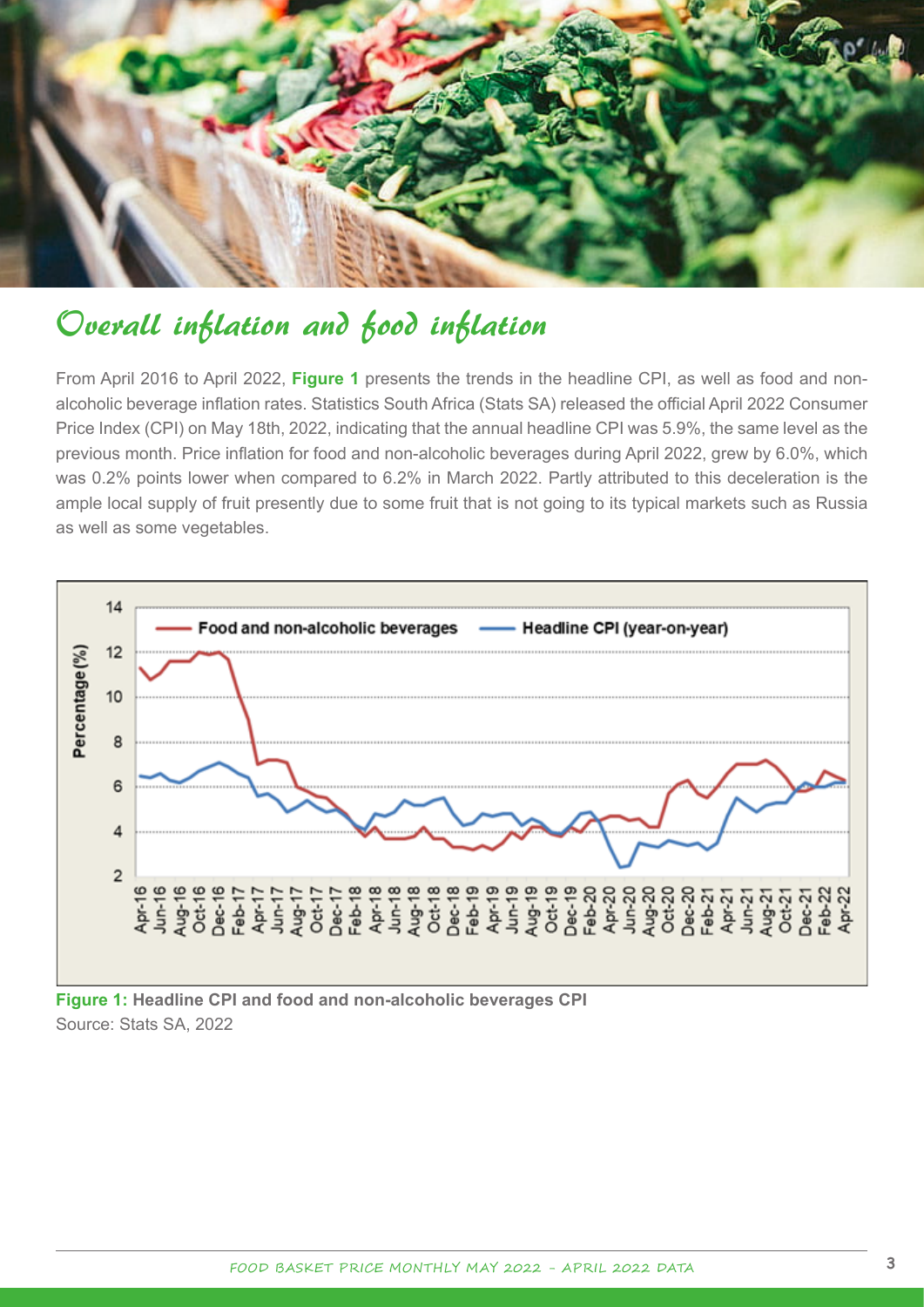## Monthly comparison for urban prices: April 2022 vs March 2022

**Table 1** compares the pricing of a variety of foods in urban regions in April 2022 with March 2022. Expectedly, prices for food items made of vegetable oil showed an upward trend when compared to other food. This is at the back of export bans for palm oil and sunflower seed late in March from certain countries. Sunflower oil (R3.65), margarine spread (R1.50), white sugar (R1.41), peanut butter (R0.34), Ceylon/black tea (R0.34), a loaf of brown bread (R0.29), maize meal (R0.28), full cream milk (R0.24), and samp (R0.23) were the food items with the highest price disparities during this period. As a result of these price increases, consumers in urban areas in South Africa spent R0.65 more on average for these eleven food items in April 2022 than in March 2022. Rice prices are currently supported by ample supplies on the market, as a result, prices declined by R1.03

| <b>Product</b>                         | <b>Urban Food Prices</b><br>March 2022 (R/unit) | <b>Urban Food Prices</b><br>April 2022 (R/unit) | <b>Price difference</b><br>(R/unit) |  |
|----------------------------------------|-------------------------------------------------|-------------------------------------------------|-------------------------------------|--|
| Full cream milk $-$ long life 1 $\ell$ | 15.78                                           | 16.02                                           | 0.24                                |  |
| A loaf of brown bread 700g             | 14.64                                           | 14.93                                           | 0.29                                |  |
| A loaf of white bread 700g             | 16.05                                           | 16.24                                           | 0.19                                |  |
| Samp 1kg                               | 14.07                                           | 14.30                                           | 0.23                                |  |
| Super maize 2.5 kg                     | 28.02                                           | 28.05                                           | 0.03                                |  |
| Margarine spread 500g                  | 33.64                                           | 35.14                                           | 1.50                                |  |
| Peanut butter 400g                     | 35.69                                           | 36.03                                           | 0.34                                |  |
| Rice 2kg                               | 38.26                                           | 37.23                                           | $-1.03$                             |  |
| Sunflower oil 750ml                    | 31.24                                           | 34.89                                           | 3.65                                |  |
| Ceylon/black tea 250g                  | 32.94                                           | 33.28                                           | 0.34                                |  |
| White sugar 2.5kg                      | 47.05                                           | 48.46                                           | 1.41                                |  |
| Average difference (R/unit)            |                                                 |                                                 | 0.65                                |  |

### **Table 1: Comparison between urban food prices (selected food items)**

Source: Stats SA, 2022

# The NAMC food basket: April 2022 vs April 2021

Based on average food price data for April 2022 vs. April 2021, this section shows the nominal cost of the NAMC's 28-item urban food basket. When compared to the R1 058.01 recorded in March 2022, the nominal cost of the NAMC's 28-item urban food basket in April 2022 was R1 046.68. This was a 7.8% increase year over year and a 1.1% decrease month over month.

The 28-item NAMC urban food basket products (in nominal terms) are highlighted in **Table 2**. Products exceeding the South African Reserve Bank's (SARB) upper annual inflation band of 6%, include the following: sunflower oil (26.4%), Individual Quick Frozen (IQF) chicken portions (19.8%), beef offal (19.3%), instant coffee (18.4%), baked beans (15.6%), oranges (11%), dried beans (10.6%), cheddar cheese (10.2%), polony (9.3%), brick margarine (9.1%), super maize meal (7.9%), eggs (7.6%), a loaf of white bread (7.5%), beef mince (7.3%), fish (6.9%), onions and peanut butter both at (6.6%).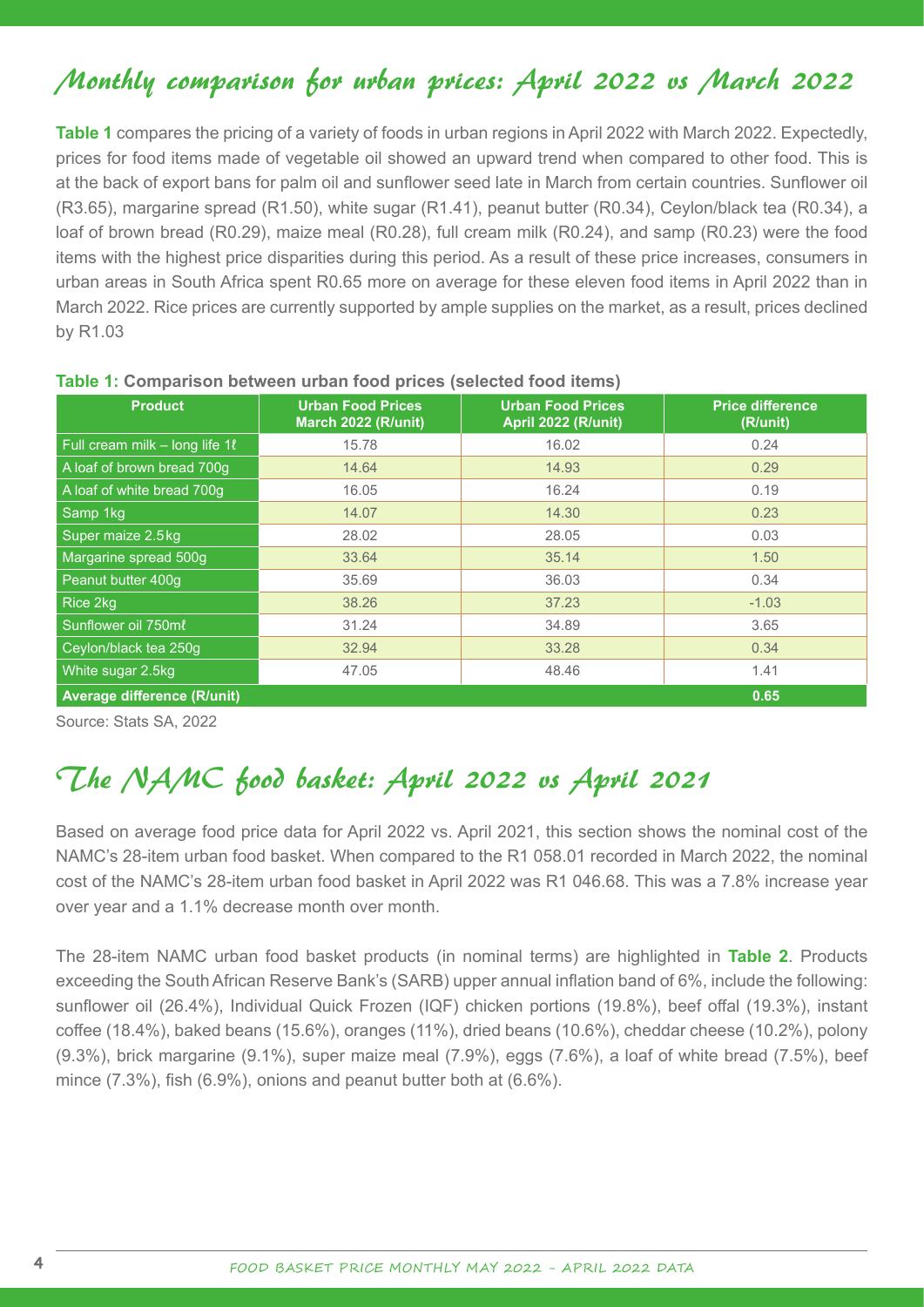| <b>Category</b>            | <b>Product</b>                 | <b>Apr 21</b><br><b>R/unit</b> | <b>Mar 22</b><br>R/unit | <b>Apr 22</b><br>R/unit | % Change<br>year-on-<br>year | % Change<br>month-on-<br>month |
|----------------------------|--------------------------------|--------------------------------|-------------------------|-------------------------|------------------------------|--------------------------------|
| <b>Beans</b>               | Baked beans - tinned 410g      | 10.93                          | 12.70                   | 12.64                   | 15.6                         | $-0.5$                         |
| <b>Beans</b>               | Beans - dried 500g             | 24.86                          | 27.20                   | 27.50                   | 10.6                         | 1.1                            |
| <b>Beans</b>               | Peanut butter 400g             | 33.81                          | 35.69                   | 36.03                   | 6.6                          | 1.0                            |
| Coffee, Tea                | Ceylon/black tea 250g          | 32.87                          | 32.94                   | 33.28                   | 1.2                          | 1.0                            |
| Coffee, Tea                | Instant coffee 250g            | 37.87                          | 41.40                   | 44.85                   | 18.4                         | 8.3                            |
| Dairy, Eggs                | Cheddar cheese per kg          | 107.32                         | 122.85                  | 118.24                  | 10.2                         | $-8.0$                         |
| Dairy, Eggs                | Eggs 1.5 dozen                 | 49.96                          | 51.06                   | 53.77                   | 7.6                          | 5.3                            |
| Dairy, Eggs                | Full cream milk - long life 18 | 15.76                          | 15.78                   | 16.02                   | 1.6                          | 1.5                            |
| Fats, Oils                 | Brick margarine 500g           | 23.32                          | 26.06                   | 25.45                   | 9.1                          | $-2.3$                         |
| Fats, Oils                 | Sunflower oil 750ml            | 27.61                          | 31.24                   | 34.89                   | 26.4                         | 11.7                           |
| <b>Fruit</b>               | Apples per kg                  | 17.92                          | 16.61                   | 16.12                   | $-10.0$                      | $-3.0$                         |
| Fruit                      | Bananas per kg                 | 19.40                          | 17.50                   | 18.20                   | $-6.2$                       | 4.0                            |
| Fruit                      | Oranges per kg                 | 20.53                          | 29.27                   | 22.78                   | 11.0                         | $-22.2$                        |
| Protein                    | Beef mince per kg              | 95.17                          | 97.82                   | 102.09                  | 7.3                          | 4.4                            |
| Protein                    | Beef offal per kg              | 40.77                          | 57.71                   | 48.64                   | 19.3                         | $-15.7$                        |
| Protein                    | Chicken giblets per kg         | 35.40                          | 37.17                   | 37.30                   | 5.4                          | 0.3                            |
| Protein                    | Fish (excl tuna) - tinned 400g | 21.72                          | 23.34                   | 23.21                   | 6.9                          | $-0.6$                         |
| Protein                    | IQF chicken portions 2kg       | 71.54                          | 84.71                   | 85.68                   | 19.8                         | 1.1                            |
| Protein                    | Polony 1kg                     | 44.59                          | 50.09                   | 48.72                   | 9.3                          | $-2.7$                         |
| <b>Bread &amp; Cereals</b> | Loaf of brown bread 700g       | 14.16                          | 14.64                   | 14.93                   | 5.4                          | 2.0                            |
| <b>Bread &amp; Cereals</b> | Loaf of white bread 700g       | 15.11                          | 16.05                   | 16.24                   | 7.5                          | 1.2                            |
| <b>Bread &amp; Cereals</b> | Super maize meal 5kg           | 39.46                          | 38.26                   | 37.23                   | $-5.7$                       | $-2.7$                         |
| <b>Bread &amp; Cereals</b> | Rice 2kg                       | 49.86                          | 53.74                   | 53.80                   | 7.9                          | 0.1                            |
| Vegetables                 | Cabbage each                   | 17.06                          | 17.64                   | 17.78                   | 4.2                          | 0.9                            |
| Vegetables                 | Onions per kg                  | 14.35                          | 15.19                   | 15.30                   | 6.6                          | 0.7                            |
| Vegetables                 | Potatoes per kg                | 12.98                          | 13.64                   | 13.72                   | 5.7                          | 0.6                            |
| Vegetables                 | Tomatoes per kg                | 30.79                          | 25.06                   | 23.81                   | $-22.7$                      | $-5.0$                         |
| <b>Sugary foods</b>        | White sugar 2.5kg              | 45.98                          | 47.05                   | 48.46                   | 5.4                          | 3.0                            |
|                            | <b>Total Rand Value</b>        | 971.10                         | 1 058.01                | 1 046.68                | 7.8                          | $-1.1$                         |

### **Table 2: Percentage change in a basic NAMC food basket (28-item) prices**

Source: Stats SA and BFAP, 2022

**Table 2** presents the average nominal cost growth of specific food groups within the NAMC's 28-item food basket comparing the periods April 2022 vs. April 2021 (year-on-year) and April 2022 vs. March 2022 (monthon-month). This is to further evaluate the food price inflation effect on South African consumers. On a year-onyear basis, fats & oils remain the food category with the highest inflation recorded at 18.5% higher followed by animal protein (11.8%), coffee & tea (10.4%) and bean products (9.4%). When comparing April 2022 to March 2022, fats & oils were 5.3% higher followed by coffee & tea (5.1%) and sugary food (3.0%).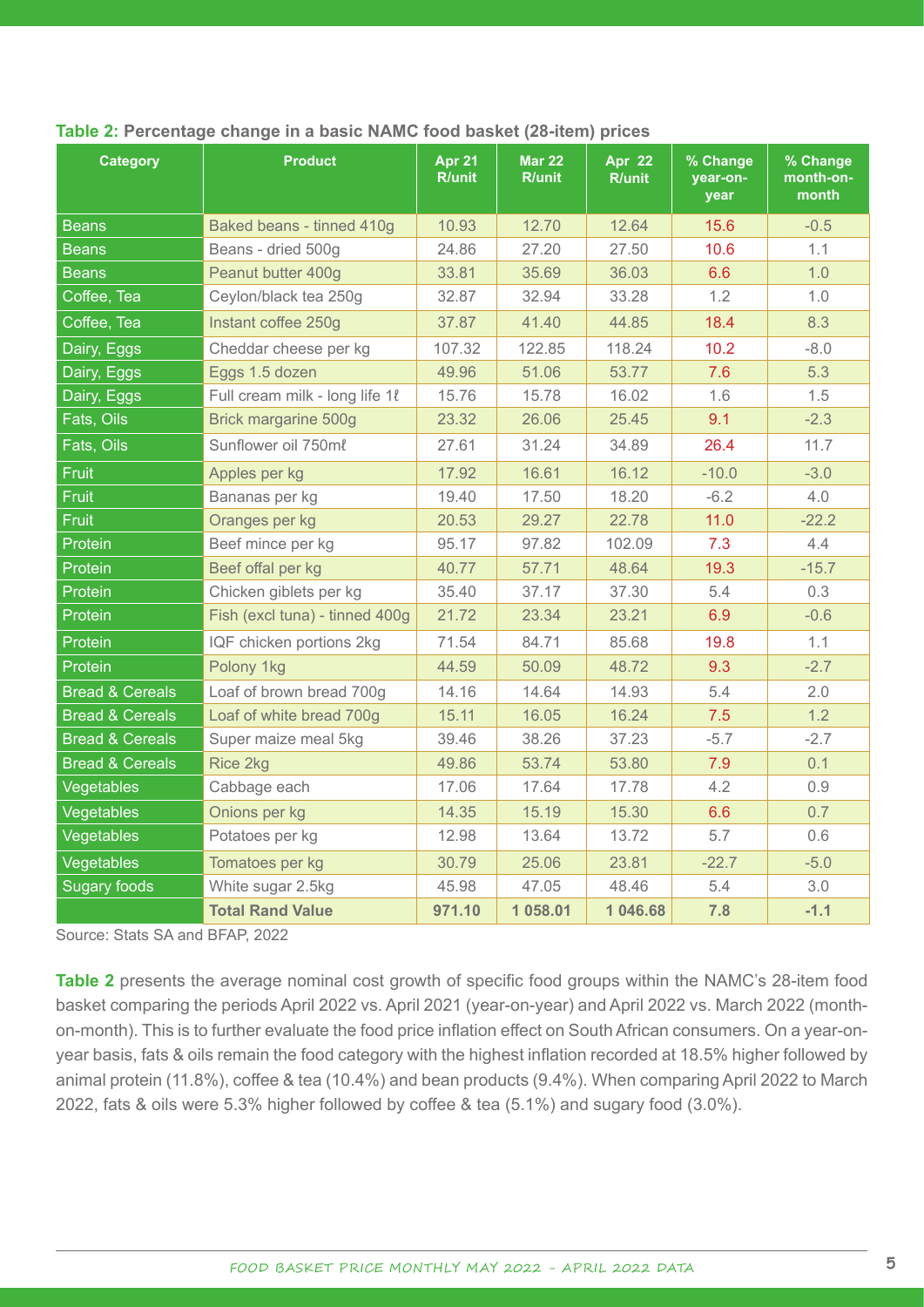

**Figure 2: Nominal cost growth of specific food groups within the NAMC's 28-item food basket, comparing April 2022 vs. April 2021 and April 2022 vs. March 2022** 

Source: NAMC calculations, Stats SA data, 2022

The drought, crude oil and export bans that caused global food inflation in the 2007/8 season are driving the 2021/22 food crisis, with the only difference being the war in Ukraine, which has triggered a chain of reactions throughout global food supply systems, from crude oil to food. The global food price index of the United Nations' Food and Agricultural Organization (FAO) fell marginally (-0.8%) to 158.5 points in April 2022. However, it is still up 29.8% year over year. Surprisingly, despite current global market instability, vegetable oil prices, together with grains, led to the total price reduction. Sugar, meat and dairy prices, on the other hand, increased marginally. The sugar sub-index was up 3.3% at the end of April, owing to high ethanol prices from Brazil, which is a leading sugar exporter globally, and the strengthening of the Brazilian Real versus the US dollar, which supported global sugar prices in April. Large supplies from India mainly, on the other hand, should keep prices stable and avoid further acceleration in the foreseeable future.

India's wheat export prohibition, which is currently in limited supply globally, is concerning. Global wheat ending stocks are expected to be 267 million tons by the end of May 2022, down from 278.4 million tons at the end of April 2022. India was expected to export a record of 10 million tons of wheat, which temporarily kept wheat prices moderately but high. For vegetable oil, although it appeared that the embargo on palm oil exports might be lifted, Indonesia has extended the prohibition for another month. Current global market events, particularly trade restrictions, will extend the current price volatility.

Locally, various factors from global markets and interest rates are likely to weigh in on poor consumers across the country. Following an upward spiral in international price movement for maize between March and April, local prices are likely to remain at export parity levels in May and that might keep maize product prices